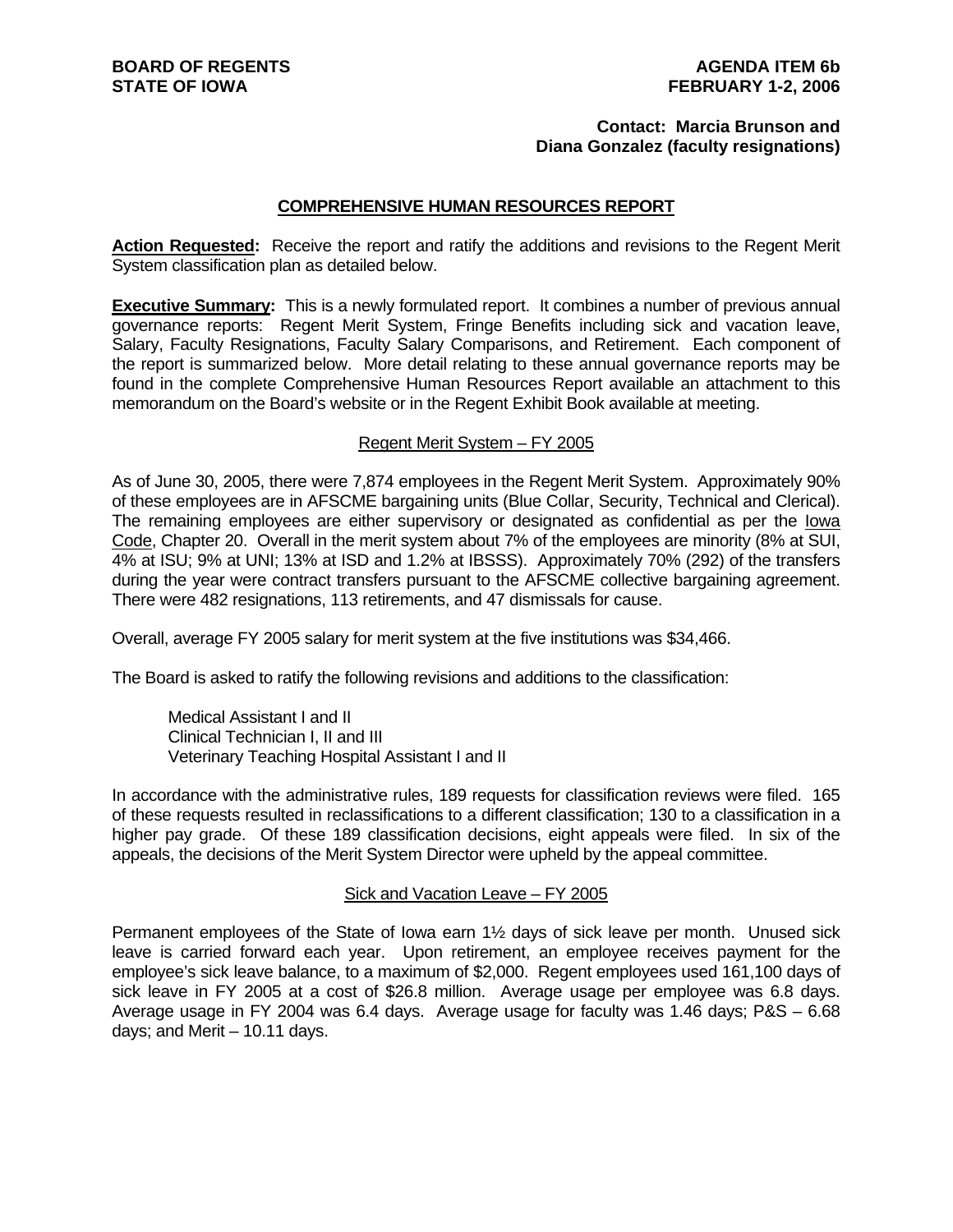Employees in the Regent Merit System earn vacation leave based on years of service  $-1<sup>st</sup>$  through  $4<sup>th</sup>$  year – 2 weeks;  $5<sup>th</sup>$  through  $11<sup>th</sup>$  – 3 weeks;  $12<sup>th</sup>$  through  $19<sup>th</sup>$  – 4 weeks;  $20<sup>th</sup>$  through  $24<sup>th</sup>$  – 4.4 weeks; and  $25<sup>th</sup>$  and beyond – 5 weeks. Full-time P&S staff and 12-month faculty accrue vacation at the rate of 22 working days (plus two unscheduled holidays) per year.

Full time staff hired after July 1, 1999, in the SEIU bargaining unit at the University of Iowa acrrue vacation on an increasing scale beginning with 120 hours in the first three years of employment to a maximum of 192 hours after six years of employment.

Average vacation use per employee was 17.3 days in FY 2005. FY 2004 average was 16.5 days.

In addition to vacation leave, Regent employees receive nine paid holidays.

#### Fringe Benefits – FY 2005

The Regent institutions spent \$381 million for insurance and retirement for faculty and staff during FY 2005. Institutional costs as a percent of payroll were  $SUI - 27\%$ ;  $ISU - 29\%$ ;  $UNI - 33\%$ ;  $ISD -$ 36%; and IBSSS – 35%.

Employees of the Board of Regents are covered by Social Security and Medicare. Social Security contribution is 6.2% for both the employer and the employee to a calendar year 2006 salary maximum of \$94,200. Medicare contribution is 1.45% on all salary. Employees may select to participate either in IPERS (a defined benefit program) or TIAA-CREF (a defined contribution program) or a qualified substitute. About 130 employees at ISU are covered by federal retirement. Approximately 23,518 employees participate in TIAA-CREF. Employer contribution to TIAA-CREF is 10%, and the employee contributes 5%. In total the institutions contributed \$116 million to TIAA-CREF.

The institutions provide employees with life insurance, accidental death and dismemberment and long term disability insurance.

Each university offers health and dental insurance programs for its faculty, P&S staff, and nonorganized merit staff. The AFSCME covered employees at the universities and all employees of the special schools participated in the state health and dental insurance programs. In total, the universities' cost to provide health insurance coverage to employees in FY 2005 was \$132 million which is an increase of approximately 11% from last year.

# Retirement Report – FY 2005

In addition to regular retirement either through IPERS or TIAA-CREF, faculty and staff may retire by participating in the phased retirement program. The phased retirement program was first approved by the Board in 1982. With approval of the institutional administration, faculty and staff may request participation in phased retirement at age 57 with at least 15 years of service. Merit system employees must be age 60 and have at least 20 years of service. Through the program, employees reduce their appointments to no greater than 65% and no less than 50%. A normal phasing period is five years and during the first four years, the participant's salary reflects the actual time worked plus an additional 10% incentive. Benefits in the first four years are paid as if the employee were fulltime. The current phased retirement program expires on June 30, 2007. Later in the spring, the Board will be asked to consider renewing it.

There were 56 new participants in phased retirement in FY 2005 with a total of 134 currently active. A total of 666 faculty have participated in the program since its inception in 1982.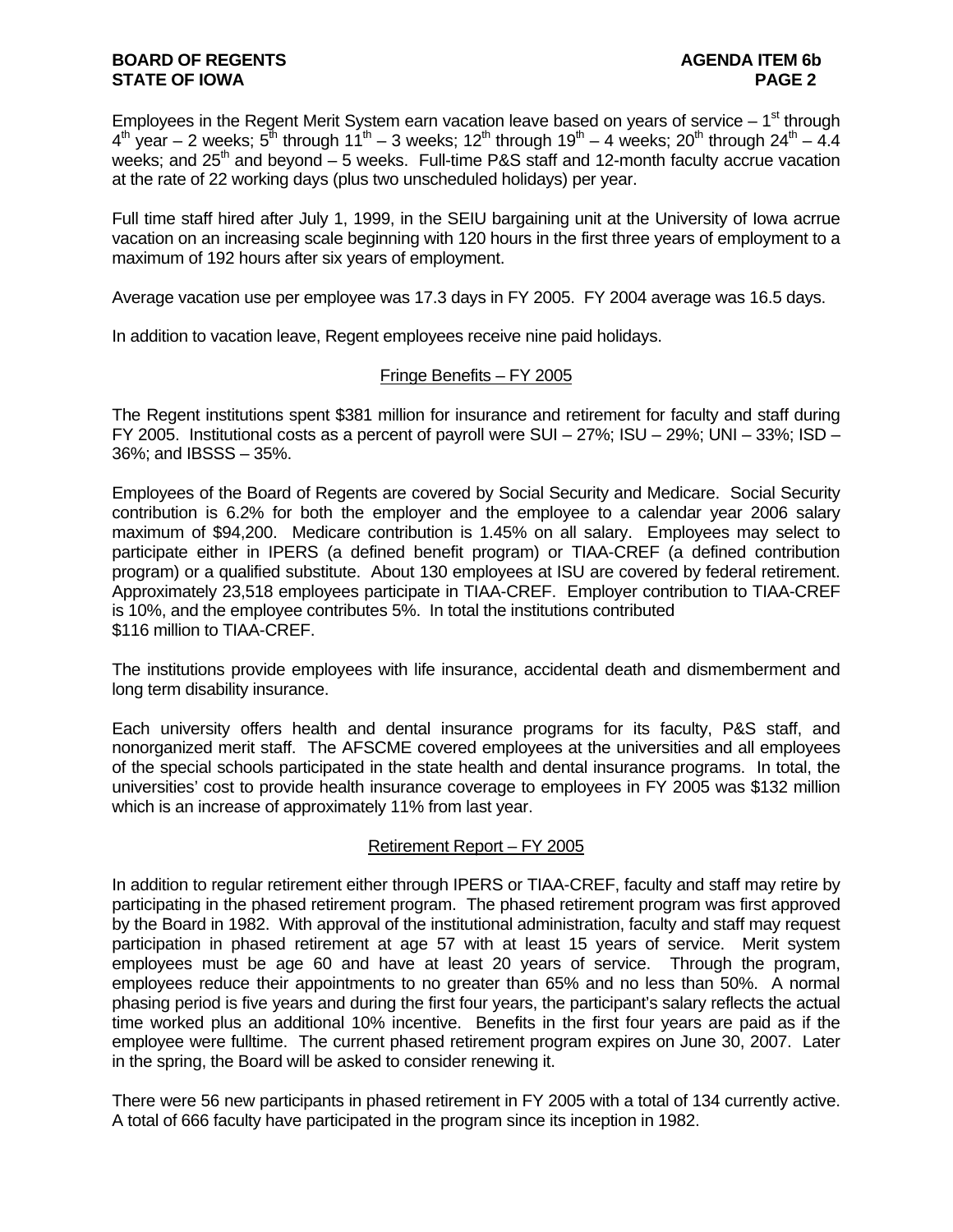The cost of phased retirement incentives was \$776,062. Approximately \$3.1 million was released through operation of the phased retirement program. These funds were used in a variety of ways at the universities with most going toward either replacement personnel or reallocations to fund other areas of need.

During FY 2005, 322 faculty and staff left the institutions through regular retirement.

# Faculty Resignation Report – FY 2005

At the Regent universities, there were 142 faculty resignations, an increase of 27 (+23.5%) in FY 2005 from the prior year. At the special schools, there were five faculty resignations, a decrease of four (-44.4%) in FY 2005 from the prior year. The Regent universities obtained information about the faculty who resigned through a variety of efforts, including resignation surveys; exit interviews; satisfaction/climate assessment surveys; and payroll reports.

The numbers of faculty resignations include only those faculty members who were tenured, tenuretrack, or clinical track.

- At the University of Iowa, the number of faculty resignations increased from 63 to 77 (+22.2%) between FY 2004 and FY 2005. This is a faculty turnover rate of approximately 3.7%.
- At Iowa State University, the number of faculty resignations decreased from 42 to 37 (-11.9%) between FY 2004 and FY 2005. This is a faculty turnover rate of approximately 2.8%.
- At the University of Northern Iowa, the number of faculty resignations increased from 10 to 28 (+180.0%) between FY 2004 and FY 2005. This is a faculty turnover rate of approximately 4.8%.
- At the Iowa School for the Deaf, the number of faculty resignations remained the same (two) between FY 2004 and FY 2005.
- At the Iowa Braille and Sight Saving School, the number of faculty resignations decreased from seven to three (-57.1%) between FY 2004 and FY 2005.

Table 1 provides a summary of the faculty resignations at the universities. More detailed tables are provided in the full report in the Regent Exhibit Book beginning on page 32.

# Salary Report – FY 2006

Average faculty and professional and scientific staff increases for FY 2006 are shown below:

|              | <b>Faculty</b> | <b>P&amp;S</b> |
|--------------|----------------|----------------|
| SUI          | 3.4%           | 4.5%*          |
| ISU          | 3.6%           | 3.7%           |
| <b>JNI</b>   | 2.5%           | 2.5%           |
| <b>ISD</b>   | 3.7%           | 4.8%           |
| <b>IBSSS</b> | 5.3%           | 4.5%           |

 \*excludes tertiary care unit members (SEIU) – average increase for this was 4.3%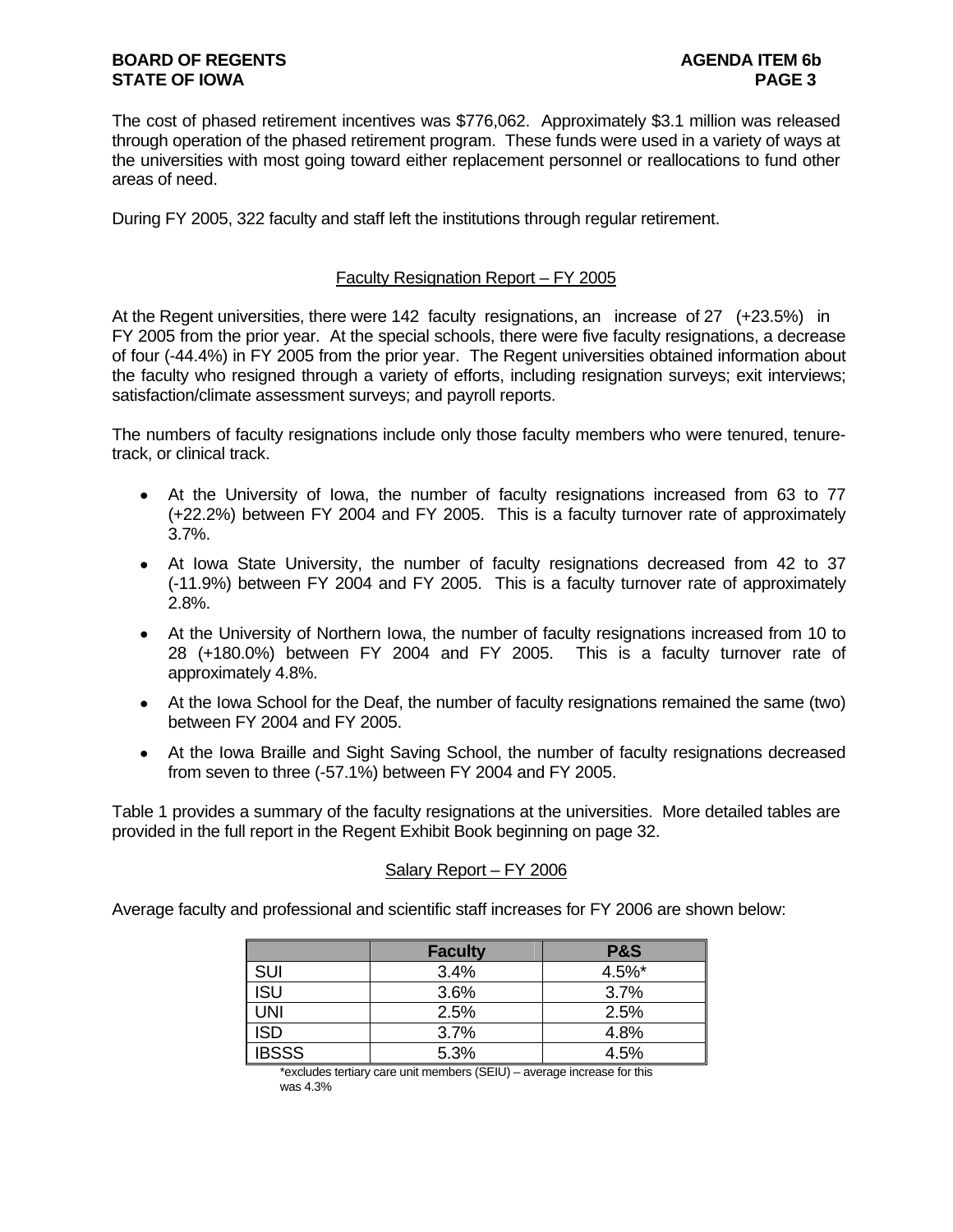# **BOARD OF REGENTS AGENUS AGENDA ITEM 6b STATE OF IOWA PAGE 4**

| Average salaries for faculty and professional scientific are as follows: |  |  |
|--------------------------------------------------------------------------|--|--|
|                                                                          |  |  |

| FACULTY* | <b>Overall Average</b> | <b>Male Average</b> | <b>Female Average</b> |
|----------|------------------------|---------------------|-----------------------|
| l sui    | \$81,393               | \$88,032            | \$69,689              |
| ∥ ISU    | \$74,390               | \$79.786            | \$61,952              |
| l uni    | \$62,938               | \$66,406            | \$58,103              |

\*Excludes salaries of the professional colleges of Medicine, Dentistry, and Law at SUI and Veterinary Medicine and faculty associated with the Agricultural Experiment Station and Cooperative Extension Service at ISU

| <b>P&amp;S</b> | <b>Overall Average</b> | <b>Male Average</b> | <b>Female Average</b> |
|----------------|------------------------|---------------------|-----------------------|
| SUI            | \$53,111               | \$58,251            | \$49,357              |
| <b>ISU</b>     | \$52,804               | \$56,850            | \$48,788              |
| UNI            | \$52,420               | \$57,260            | \$48,336              |

#### Faculty Salary Comparisons

For many years, the universities have used Board-designated peer groups to make comparisons in several areas such as tuition and fees, residence system rates, and salaries. Each peer group has 10 institutions which were deemed by the Board to be comparable. These institutions were public universities in Minnesota, Illinois, Indiana, Ohio, Arizona, California, Michigan, North Carolina, Texas, and Wisconsin.

In order to get a broader comparison for faculty salaries, the ISU and SUI groups were expanded last year to include 57 AAU institutions in the AAU Data Exchange (AAUDE). This group includes the original designated institutions with the exception of one – North Carolina State University which was designated as an ISU peer institution. (See Tables 2 and 3).

The University of Northern Iowa expanded its listing to include those institutions in the Education Trust. The salaries for these institutions are those that are published by the AAUP in its annual faculty salary survey. (See Table 4).

The Education Trust was established in 1990 by the American Association of Higher Education as a special project to encourage colleges and universities to support K-12 reform efforts. Since then, the Education Trust has grown into an independent nonprofit organization. Its mission is to make schools and colleges work for all the young people they serve. The definition of the UNI peer institution as per the Education Trust Report is "competitive student selectivity, masters-degree granting, between 5,000 and 14,000 students, and a median SAT score between 1,000 and 1,100.

Tables 5 (SUI) and 6 (ISU) compare average salaries as a percent of the respective peer group averages.

Table 7 provides comparison data relating to the salaries in the University of Iowa College of Medicine.

H:\HR\Docket 2006\February\0206\_ITEM06b.doc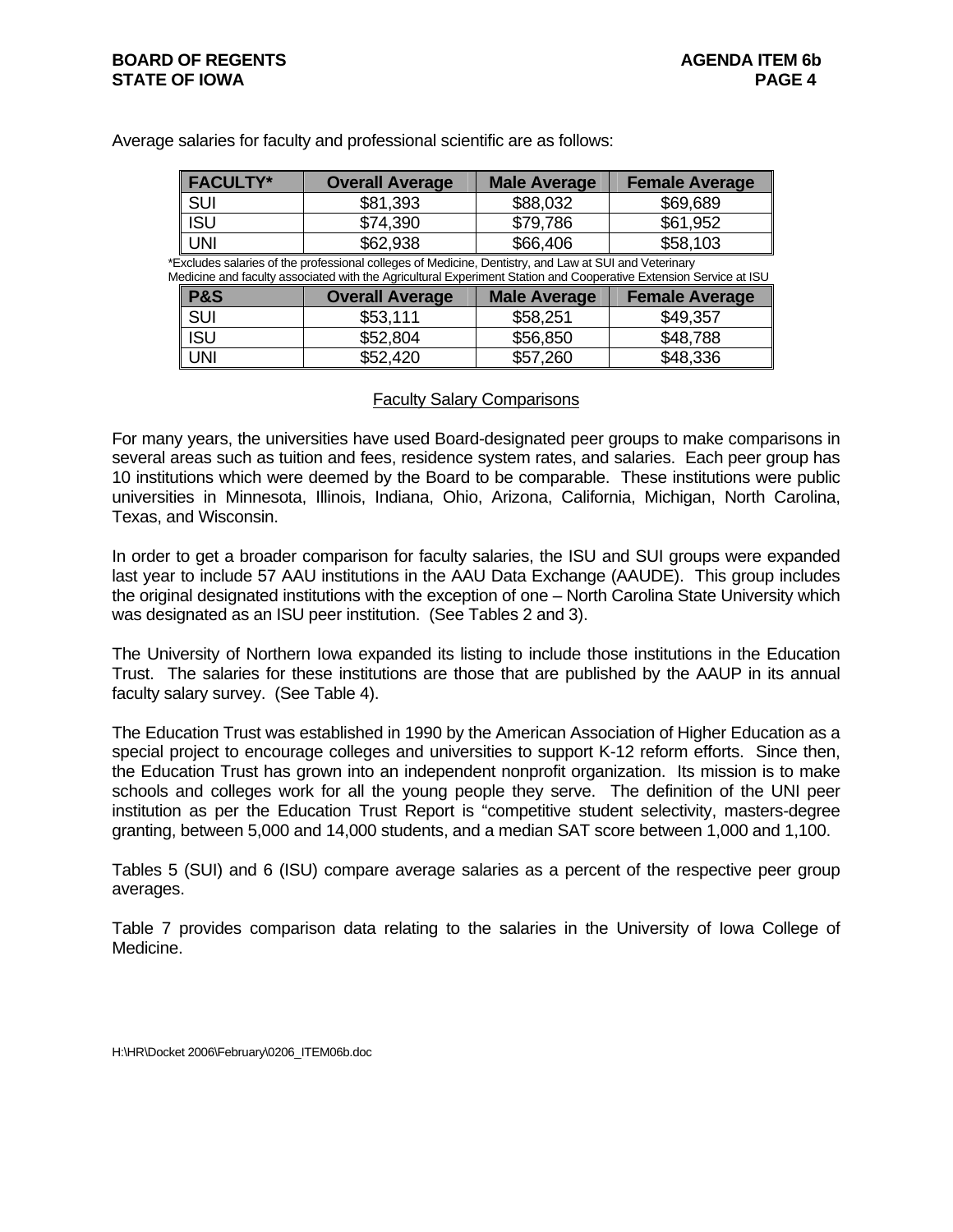Table 1

|                                    | Faculty         |            | Resignations    |            |            |  |  |  |
|------------------------------------|-----------------|------------|-----------------|------------|------------|--|--|--|
|                                    |                 |            |                 |            | Percent of |  |  |  |
|                                    |                 | Percent of |                 |            | Total      |  |  |  |
|                                    |                 | University |                 | Percent Of | College    |  |  |  |
| College                            | Number          | Total      | Number          | Total      | Faculty    |  |  |  |
| $\overline{\text{SUI}}$            |                 |            |                 |            |            |  |  |  |
| <b>Business Administration</b>     | 91              | 4.3%       | 6               | 7.8%       | 6.6%       |  |  |  |
| Dentistry                          | 93              | 4.4%       | 6               | 7.8%       | 6.5%       |  |  |  |
| Education                          | 89              | 4.2%       | 6               | 7.8%       | 6.7%       |  |  |  |
| Engineering                        | $\overline{82}$ | 3.9%       | $\overline{1}$  | 1.3%       | 1.2%       |  |  |  |
| Graduate                           | $\overline{13}$ | 0.6%       | $\overline{0}$  |            |            |  |  |  |
| Law                                | $\overline{45}$ | 2.1%       | $\overline{0}$  |            |            |  |  |  |
| <b>Liberal Arts and Sciences</b>   | 669             | 31.9%      | 11              | 14.3%      | 1.6%       |  |  |  |
| Medicine                           | 828             | 39.5%      | 46              | 59.7%      | 5.6%       |  |  |  |
| Nursing                            | 55              | 2.6%       | $\mathbf 0$     |            |            |  |  |  |
| Pharmacy                           | 54              | 2.6%       | $\mathbf{1}$    | 1.3%       | 1.9%       |  |  |  |
| <b>Public Health</b>               | $\overline{77}$ | 3.7%       | $\overline{0}$  |            |            |  |  |  |
| <b>Totals</b>                      | 2,096           |            | $\overline{77}$ |            | 3.7%       |  |  |  |
|                                    |                 |            |                 |            |            |  |  |  |
| <b>ISU</b>                         |                 |            |                 |            |            |  |  |  |
| Agriculture                        | 269             | 20.1%      | 4               | 10.8%      | 1.5%       |  |  |  |
| <b>Business</b>                    | 61              | 4.6%       | 4               | 10.8%      | 6.6%       |  |  |  |
| Design                             | 80              | 6.0%       | $\mathbf{1}$    | 2.7%       | 1.3%       |  |  |  |
| Education                          | 60              | 4.5%       | 6               | 16.2%      | 10.0%      |  |  |  |
| Engineering                        | 183             | 13.7%      | $\overline{3}$  | 8.1%       | 1.6%       |  |  |  |
| <b>Family and Consumer Science</b> | 68              | 5.1%       | $\overline{1}$  | 2.7%       | 1.5%       |  |  |  |
| <b>Liberal Arts and Sciences</b>   | 478             | 35.7%      | 14              | 37.8%      | 2.9%       |  |  |  |
| Library                            | 40              | 3.0%       | $\mathbf 0$     |            |            |  |  |  |
| Veterinary Medicine                | 100             | 7.5%       | 4               | 10.8%      | 4.0%       |  |  |  |
| <b>Totals</b>                      | 1,339           |            | $\overline{37}$ |            | 2.8%       |  |  |  |
|                                    |                 |            |                 |            |            |  |  |  |
| <b>UNI</b>                         |                 |            |                 |            |            |  |  |  |
| <b>Business Administration</b>     | 57              | 9.7%       | $\overline{2}$  | 7.1%       | 3.5%       |  |  |  |
| Education                          | 158             | 26.9%      | 9               | 32.1%      | 5.7%       |  |  |  |
| Humanities and Fine Arts           | 138             | 23.5%      | $\overline{7}$  | 25.0%      | 5.1%       |  |  |  |
| <b>Natural Sciences</b>            | 107             | 18.2%      | $\overline{5}$  | 17.9%      | 4.7%       |  |  |  |
| Social and Behavioral Sciences     | 108             | 18.4%      | $\overline{5}$  | 17.9%      | 4.6%       |  |  |  |
| Library                            | 19              | 3.2%       | $\mathbf 0$     |            |            |  |  |  |
| <b>Totals</b>                      | 587             |            | 28              |            | 4.8%       |  |  |  |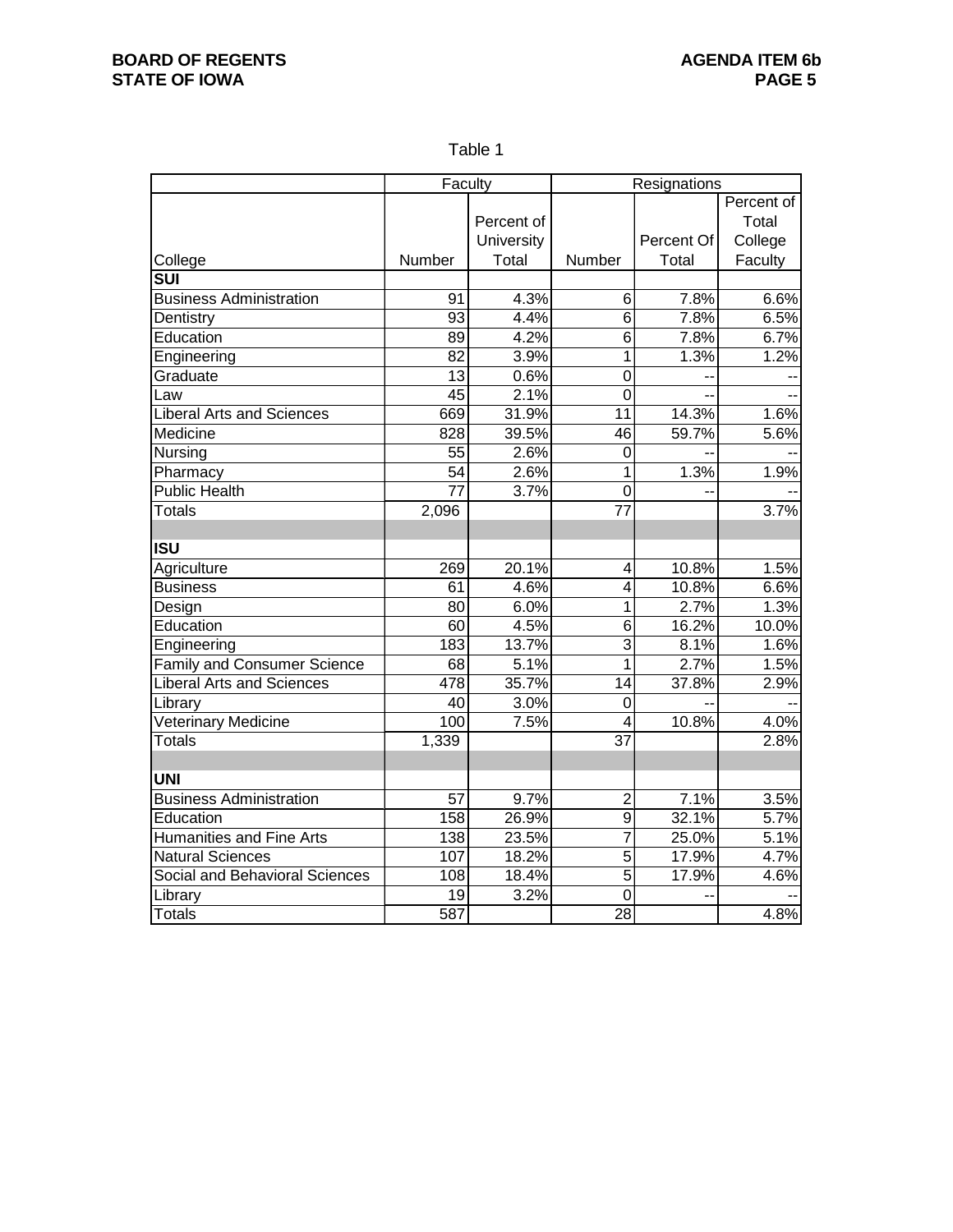# **BOARD OF REGENTS BOARD OF REGENTS STATE OF IOWA** PAGE 6

#### Table 2 **Average Faculty Salaries by Academic Rank, FY2005**

**University of Iowa and All AAU Public and Private Universities** *(Peers Adjusted to SUI Rank Distribution)*

|                                                                                                                                                                                                       | Professor          |            |                           | <b>Associate Professor</b>                |            |                | <b>Assistant Professor</b> |            | Combined       |                  |                |                |
|-------------------------------------------------------------------------------------------------------------------------------------------------------------------------------------------------------|--------------------|------------|---------------------------|-------------------------------------------|------------|----------------|----------------------------|------------|----------------|------------------|----------------|----------------|
|                                                                                                                                                                                                       | Average            |            | Salary                    | Average                                   |            | Salary         | Average                    |            | Salary         | Average          |                | Salary         |
| Institution                                                                                                                                                                                           | Salary             | N          | Ranking                   | Salary                                    | N          | Rankino        | Salary                     | N          | Ranking        | Salary           | N              | Ranking        |
| Harvard                                                                                                                                                                                               | 163,200            | 514        | $\mathbf{1}$              | 92,300                                    | 360        | 6              | 82,900                     | 263        | $\overline{c}$ | 122,200          | 1,137          | 1              |
| Cal Tech                                                                                                                                                                                              | 145,700            | 514        | $\overline{4}$            | 103,300                                   | 360        | $\mathbf{1}$   | 93.300                     | 263        | $\mathbf{1}$   | 120,200          | 1,137          | $\overline{c}$ |
| Stanford                                                                                                                                                                                              | 148,500            | 514        | $\ensuremath{\mathsf{3}}$ | 103,000                                   | 360        | $\overline{2}$ | 82,000                     | 263        | 3              | 118,700          | 1,137          | 3              |
| Princeton                                                                                                                                                                                             | 151,100            | 514        | $\overline{2}$            | 95,500                                    | 360        | 3              | 73,400                     | 263        | 15             | 115,500          | 1,137          | 4              |
| Columbia                                                                                                                                                                                              | 140,400            | 514        | 6                         | 94,500                                    | 360        | $\overline{4}$ | 74,800                     | 263        | 11             | 110,700          | 1,137          | 5              |
| Northwestern                                                                                                                                                                                          | 136,300            | 514        | 8                         | 90,700                                    | 360        | 8              | 79,300                     | 263        | 6              | 108,700          | 1,137          | 6              |
| M.I.T.                                                                                                                                                                                                | 135.000            | 514        | 9                         | 91.000                                    | 360        | $\overline{7}$ | 79.500                     | 263        | 5              | 108.200          | 1.137          | $\overline{7}$ |
| Yale                                                                                                                                                                                                  | 145,600            | 514        | 5                         | 82,100                                    | 360        | 16             | 69,400                     | 263        | 21             | 107,900          | 1,137          | 8              |
| Cornell - Endowed                                                                                                                                                                                     | 131,100            | 514        | 12                        | 92,900                                    | 360        | 5              | 80,600                     | 263        | $\overline{4}$ | 107,300          | 1,137          | 9              |
| New York Univ. #                                                                                                                                                                                      | 138,100            | 514        | $\overline{7}$            | 85,400                                    | 360        | 10             | 73,700                     | 263        | 13             | 106,500          | 1,137          | 10             |
| Duke                                                                                                                                                                                                  | 131,200            | 514        | 11                        | 89,500                                    | 360        | 9              | 75,500                     | 263        | $\overline{7}$ | 105,100          | 1,137          | 11             |
| Emory                                                                                                                                                                                                 | 131,900            | 514        | 10                        | 84,300                                    | 360        | 14             | 74,500                     | 263        | 12             | 103,600          | 1,137          | 12             |
| Wash Univ - St. Louis                                                                                                                                                                                 | 128,400            | 514        | 13                        | 85,100                                    | 360        | 11             | 72,400                     | 263        | 16             | 101,700          | 1,137          | 13             |
| Southern Cal #                                                                                                                                                                                        | 123,800            | 514        | 15                        | 84,600                                    | 360        | 12             | 73,700                     | 263        | 13             | 99,800           | 1,137          | 14             |
| Rice                                                                                                                                                                                                  | 123,700            | 514        | 16                        | 83,400                                    | 360        | 15             | 75,000                     | 263        | 10             | 99,700           | 1,137          | 15             |
| Carnegie Mellon                                                                                                                                                                                       | 118,400            | 514        | 21                        | 84,500                                    | 360        | 13             | 75,200                     | 263        | 8              | 97,700           | 1,137          | 16             |
| Brown                                                                                                                                                                                                 | 123,100            | 514        | 18                        | 78,400                                    | 360        | 22             | 69,700                     | 263        | 20             | 96,600           | 1,137          | 17             |
| Cal - Berkeley                                                                                                                                                                                        | 121,800            | 514        | 19                        | 77,700                                    | 360        | 25             | 71,300                     | 263        | 18             | 96,200           | 1,137          | 18             |
| Vanderbilt                                                                                                                                                                                            | 123,900            | 514        | 14                        | 79,000                                    | 360        | 20             | 65,000                     | 263        | 29             | 96,100           | 1,137          | 19             |
| Michigan                                                                                                                                                                                              | 120,200            | 514        | 20                        | 81,600                                    | 360        | 17             | 67,100                     | 263        | 23             | 95,700           | 1,137          | 20             |
| Cal - Los Angeles                                                                                                                                                                                     | 123,300            | 514        | 17                        | 78,100                                    | 360        | 23             | 65,500                     | 263        | 28             | 95,600           | 1,137          | 21             |
| Virginia                                                                                                                                                                                              | 118,100            | 514        | 22                        | 78,100                                    | 360        | 23             | 64,100                     | 263        | 33             | 92,900           | 1,137          | 22             |
| Cornell - Contract                                                                                                                                                                                    | 109,700            | 514<br>514 | 33<br>29                  | 80,700                                    | 360<br>360 | 18<br>29       | 72,000                     | 263<br>263 | 17<br>8        | 91,800           | 1,137          | 23<br>24       |
| Maryland                                                                                                                                                                                              | 111,000            |            |                           | 76,300                                    |            |                | 75,200                     |            |                | 91,700           | 1,137          |                |
| Case Western #                                                                                                                                                                                        | 112,300            | 514        | 27<br>25                  | 79,800                                    | 360        | 19             | 66,800                     | 263        | 25             | 91,500           | 1,137          | 25<br>26       |
| <b>North Carolina</b>                                                                                                                                                                                 | 112,700            | 514        |                           | 77,200                                    | 360        | 27             | 65,800                     | 263        | 27             | 90,600           | 1,137          |                |
| Rutgers                                                                                                                                                                                               | 112,900<br>111.800 | 514<br>514 | 24<br>28                  | 77,700                                    | 360        | 25<br>32       | 62,800                     | 263<br>263 | 40<br>22       | 90,200           | 1,137          | 27<br>28       |
| <b>Illinois</b><br>Penn St                                                                                                                                                                            | 112,600            | 514        | 26                        | 75,100<br>75,400                          | 360<br>360 | 31             | 68,200<br>64,000           | 263        | 34             | 90,100<br>89,600 | 1,137<br>1,137 | 29             |
| Rochester                                                                                                                                                                                             | 105,800            | 514        | 38                        | 76,400                                    | 360        | 28             | 70,200                     | 263        | 19             | 88,300           | 1,137          | 31             |
| <b>SUNY - Stony Brook</b>                                                                                                                                                                             | 107,000            | 514        | 37                        | 78,800                                    | 360        | 21             | 64,600                     | 263        | 32             | 88,300           | 1,137          | 30             |
|                                                                                                                                                                                                       | 113,800            | 514        | 23                        | 70,600                                    | 360        | 44             | 62,300                     | 263        | 42             | 88,200           | 1,137          | 32             |
| Cal - San Diego<br>Pittsburgh                                                                                                                                                                         | 109,800            | 514        | 32                        | 74,000                                    | 360        | 33             | 63,600                     | 263        | 35             | 87,800           | 1,137          | 33             |
| Texas                                                                                                                                                                                                 | 109,900            | 514        | 31                        | 70,300                                    | 360        | 47             | 66,900                     | 263        | 24             | 87,400           | 1,137          | 34             |
| SUNY - Buffalo                                                                                                                                                                                        | 107,700            | 514        | 36                        | 75,700                                    | 360        | 30             | 61,400                     | 263        | 44             | 86,900           | 1,137          | 35             |
| <b>Ohio State</b>                                                                                                                                                                                     | 108,400            | 514        | 35                        | 72,100                                    | 360        | 39             | 64,800                     | 263        | 30             | 86,800           | 1,137          | 36             |
| Cal-Irvine                                                                                                                                                                                            | 108,500            | 514        | 34                        | 71,600                                    | 360        | 40             | 63,300                     | 263        | 37             | 86,400           | 1,137          | 37             |
| Cal - Santa Barbara                                                                                                                                                                                   | 110,600            | 514        | 30                        | 68,400                                    | 360        | 54             | 61,000                     | 263        | 47             | 85,800           | 1,137          | 38             |
| Minnesota                                                                                                                                                                                             | 105.400            | 514        | 39                        | 70,700                                    | 360        | 41             | 62.500                     | 263        | 41             | 84,500           | 1.137          | 39             |
| Tulane #                                                                                                                                                                                              | 102,800            | 514        | 41                        | 73,500                                    | 360        | 35             | 61,300                     | 263        | 45             | 83,900           | 1,137          | 40             |
| Brandeis                                                                                                                                                                                              | 99,300             | 514        | 48                        | 73,300                                    | 360        | 37             | 66,500                     | 263        | 26             | 83,500           | 1,137          | 41             |
| Michigan State                                                                                                                                                                                        | 101,800            | 514        | 43                        | 73,700                                    | 360        | 34             | 59,700                     | 263        | 51             | 83,200           | 1,137          | 42             |
| Colorado                                                                                                                                                                                              | 100,600            | 514        | 46                        | 72,700                                    | 360        | 38             | 63,000                     | 263        | 38             | 83,100           | 1,137          | 43             |
| lowa                                                                                                                                                                                                  | 102,800            | 514        | 41                        | 69,100                                    | 360        | 50             | 61,700                     | 263        | 43             | 82,600           | 1,137          | 44             |
| Indiana                                                                                                                                                                                               | 101,800            | 514        | 43                        | 70,700                                    | 360        | 41             | 61,300                     | 263        | 45             | 82,600           | 1,137          | 45             |
| Cal-Davis                                                                                                                                                                                             | 103,300            | 514        | 40                        | 68,800                                    | 360        | 53             | 60,700                     | 263        | 48             | 82,500           | 1,137          | 46             |
| Purdue                                                                                                                                                                                                | 100,700            | 514        | 45                        | 70,600                                    | 360        | 44             | 62,900                     | 263        | 39             | 82,400           | 1,137          | 47             |
| Wisconsin                                                                                                                                                                                             | 97,800             | 514        | 50                        | 73,400                                    | 360        | 36             | 63,600                     | 263        | 35             | 82,200           | 1,137          | 48             |
| Texas A&M                                                                                                                                                                                             | 100,200            | 514        | 47                        | 70,300                                    | 360        | 47             | 60,600                     | 263        | 49             | 81,600           | 1,137          | 49             |
| Washington                                                                                                                                                                                            | 98,100             | 514        | 49                        | 70,200                                    | 360        | 49             | 64,700                     | 263        | 31             | 81,500           | 1,137          | 50             |
| Florida                                                                                                                                                                                               | 96,000             | 514        | 51                        | 69,100                                    | 360        | 50             | 59,500                     | 263        | 54             | 79,000           | 1,137          | 51             |
| Syracuse                                                                                                                                                                                              | 94,500             | 514        | 53                        | 70,700                                    | 360        | 41             | 59,600                     | 263        | 52             | 78,900           | 1,137          | 52             |
| Arizona                                                                                                                                                                                               | 95,900             | 514        | 52                        | 67,200                                    | 360        | 56             | 59,800                     | 263        | 50             | 78,500           | 1,137          | 53             |
| <b>lowa State</b>                                                                                                                                                                                     | 93,300             | 514        | 56                        | 70,600                                    | 360        | 44             | 59,600                     | 263        | 52             | 78,300           | 1,137          | 54             |
| Nebraska                                                                                                                                                                                              | 93,900             | 514        | 55                        | 68,100                                    | 360        | 55             | 57,600                     | 263        | 56             | 77,300           | 1,137          | 55             |
| Missouri                                                                                                                                                                                              | 94,300             | 514        | 54                        | 65,900                                    | 360        | 57             | 53,500                     | 263        | 59             | 75,900           | 1,137          | 56             |
| Toronto                                                                                                                                                                                               | 87,900             | 514        | 58                        | 69,100                                    | 360        | 50             | 58,700                     | 263        | 55             | 75,200           | 1,137          | 57             |
| Kansas                                                                                                                                                                                                | 92,400             | 514        | 57                        | 65,200                                    | 360        | 58             | 54,500                     | 263        | 57             | 75,000           | 1,137          | 58             |
| Oregon                                                                                                                                                                                                | 83,600             | 514        | 59                        | 59,000                                    | 360        | 59             | 54,400                     | 263        | 58             | 69,100           | 1,137          | 59             |
| Mean                                                                                                                                                                                                  | \$114,100          |            |                           | \$77,600                                  |            |                | \$67,100                   |            |                | \$91,700         |                |                |
|                                                                                                                                                                                                       |                    |            |                           |                                           |            |                |                            |            |                |                  |                |                |
| note: Salaries of faculty on 12-month contracts are adjusted to an academic year basis using a 9/11 factor, unless specified otherwise by the reporting institution.<br>Annual AALID Foouth: Colon: C |                    |            |                           | ionaed vio the AALLDete Evenence (AALIDE) |            |                |                            |            |                |                  |                |                |

note: Salaries of faculty on 12-month contracts are adjusted to an academic year basis using a 9/11 factor, unless specified otherwise by the reporting institution.<br>source: Annual AAUP Faculty Salary Surveys as exchanged v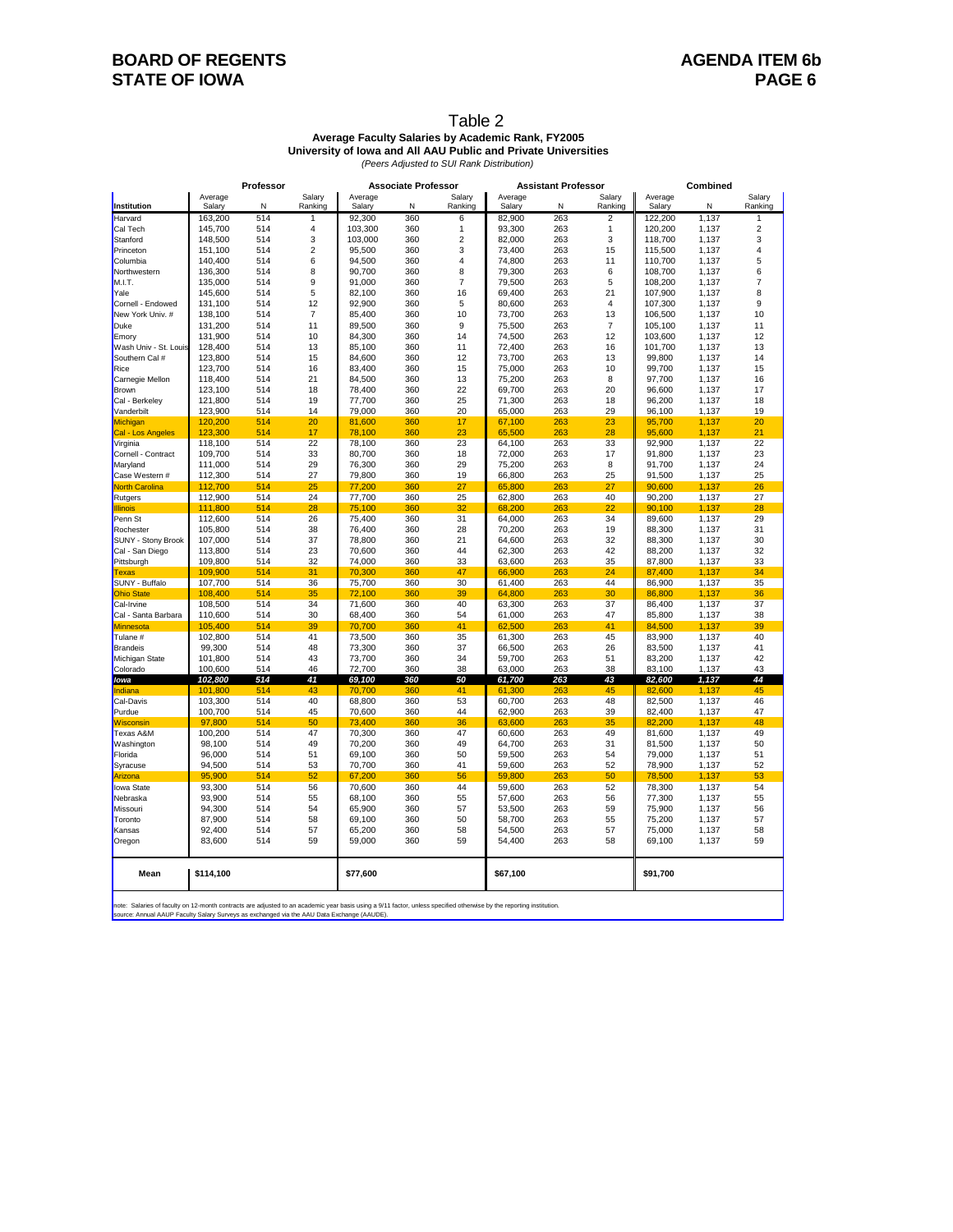## **BOARD OF REGENTS BOARD OF REGENTS STATE OF IOWA** PAGE 7

#### Table 3

|                                                                                                           |                    |            |                 | <b>Average Instructional Faculty Salaries and Relative Standing</b> |                            |                |                  |                            |                                |                    |                 |                 |
|-----------------------------------------------------------------------------------------------------------|--------------------|------------|-----------------|---------------------------------------------------------------------|----------------------------|----------------|------------------|----------------------------|--------------------------------|--------------------|-----------------|-----------------|
| by Academic Rank, AAU Public and Private Institutions, Fall 2004                                          |                    |            |                 |                                                                     |                            |                |                  |                            |                                |                    |                 |                 |
| Peers Adjusted to ISU Rank Distribution<br><b>Three-Professorial-Ranks</b><br><b>AAUDE salaries, 2004</b> |                    |            |                 |                                                                     |                            |                |                  |                            |                                |                    |                 |                 |
|                                                                                                           |                    | Professor  |                 |                                                                     | <b>Associate Professor</b> |                |                  | <b>Assistant Professor</b> |                                |                    | <b>Combined</b> |                 |
|                                                                                                           | Average            |            | Salary          | Average                                                             |                            | Salary         | Average          |                            | Salary                         | Average            |                 | Salary          |
| Institution                                                                                               | Salary             | N          | Ranking         | Salary                                                              | N                          | Rankinc        | Salary           | N                          | Rankin                         | Salary             | N               | Ranking         |
| Harvard<br>Cal Tech                                                                                       | 163,162<br>145,744 | 492<br>492 | 1<br>4          | 92,324<br>103,273                                                   | 389<br>389                 | 6<br>1         | 82,869<br>93,299 | 350<br>350                 | $\overline{2}$<br>$\mathbf{1}$ | 117,948<br>117,412 | 1,231<br>1,231  | 1<br>2          |
| Stanford                                                                                                  | 148,548            | 492        | 3               | 102,998                                                             | 389                        | $\overline{2}$ | 81,992           | 350                        | 3                              | 115,230            | 1,231           | 3               |
| Princeton                                                                                                 | 151,077            | 492        | $\overline{2}$  | 95,450                                                              | 389                        | 3              | 73,384           | 350                        | 15                             | 111,409            | 1,231           | $\overline{4}$  |
| Columbia                                                                                                  | 140,391            | 492        | 6               | 94,510                                                              | 389                        | $\overline{4}$ | 74,799           | 350                        | 11                             | 107,243            | 1,231           | 5               |
| Northwestern                                                                                              | 136,326            | 492        | 8               | 90,670                                                              | 389                        | 8              | 79,262           | 350                        | 6                              | 105,674            | 1,231           | 6               |
| M.I.T.                                                                                                    | 135,005            | 492        | 9               | 90,965                                                              | 389                        | $\overline{7}$ | 79,480           | 350                        | 5                              | 105,301            | 1,231           | $\overline{7}$  |
| Cornell - Endowed                                                                                         | 131,092            | 492        | 12              | 92,893                                                              | 389                        | 5              | 80,641           | 350                        | $\overline{4}$                 | 104,677            | 1,231           | 8               |
| Yale                                                                                                      | 145,550            | 492        | 5               | 82,142                                                              | 389                        | 16             | 69,402           | 350                        | 21                             | 103,862            | 1,231           | 9               |
| New York Univ. #<br>Duke                                                                                  | 138,100<br>131,246 | 492<br>492 | 7<br>11         | 85,400<br>89,481                                                    | 389<br>389                 | 10<br>9        | 73,700<br>75,460 | 350<br>350                 | 13<br>$\overline{7}$           | 103,136<br>102,187 | 1,231<br>1,231  | 10<br>11        |
| lEmorv                                                                                                    | 131,898            | 492        | 10              | 84,309                                                              | 389                        | 14             | 74,471           | 350                        | 12                             | 100,532            | 1,231           | 12              |
| Wash Univ - St. Louis                                                                                     | 128,385            | 492        | 13              | 85,123                                                              | 389                        | 11             | 72,443           | 350                        | 16                             | 98,809             | 1,231           | 13              |
| Southern Cal #                                                                                            | 123,800            | 492        | 15              | 84,600                                                              | 389                        | 12             | 73,700           | 350                        | 13                             | 97,168             | 1,231           | 14              |
| Rice                                                                                                      | 123,716            | 492        | 16              | 83,378                                                              | 389                        | 15             | 74,977           | 350                        | 10                             | 97,112             | 1,231           | 15              |
| Carnegie Mellon                                                                                           | 118,399            | 492        | 21              | 84,511                                                              | 389                        | 13             | 75,186           | 350                        | 8                              | 95,404             | 1,231           | 16              |
| Brown                                                                                                     | 123,090            | 492        | 18              | 78,370                                                              | 389                        | 22             | 69,725           | 350                        | 20                             | 93,786             | 1,231           | 17              |
| Cal - Berkeley                                                                                            | 121,781            | 492        | 19              | 77,713                                                              | 389                        | 26             | 71,304           | 350                        | 18                             | 93,504             | 1,231           | 18              |
| Vanderbilt                                                                                                | 123,905            | 492        | 14              | 79,043                                                              | 389                        | 20             | 65,009           | 350                        | 29                             | 92,983             | 1,231           | 19              |
| Michigan                                                                                                  | 120,173            | 492        | 20              | 81,570                                                              | 389                        | 17             | 67,060           | 350                        | 23                             | 92,873             | 1,231           | 20              |
| Cal - Los Angeles                                                                                         | 123,328<br>118,073 | 492<br>492 | 17<br>22        | 78,061<br>78,079                                                    | 389<br>389                 | 24<br>23       | 65,475<br>64,115 | 350<br>350                 | 28<br>33                       | 92,575<br>90,093   | 1.231<br>1,231  | 21<br>22        |
| Virginia<br>Maryland                                                                                      | 111,037            | 492        | 29              | 76,296                                                              | 389                        | 29             | 75.185           | 350                        | 9                              | 89,865             | 1.231           | 23              |
| Cornell - Contract                                                                                        | 109,674            | 492        | 33              | 80,720                                                              | 389                        | 18             | 71,965           | 350                        | 17                             | 89,803             | 1,231           | 24              |
| Case Western #                                                                                            | 112,300            | 492        | 27              | 79,800                                                              | 389                        | 19             | 66,800           | 350                        | 25                             | 89,093             | 1,231           | 25              |
| North Carolina                                                                                            | 112,718            | 492        |                 | 77,219                                                              | 389                        | 27             | 65,757           | 350                        | 27                             | 88,148             | 1,231           | 26              |
| <b>Illinois</b>                                                                                           | 111,820            | 492        | 28              | 75,058                                                              | 389                        | 32             | 68,181           | 350                        | 22                             | 87,795             | 1,231           | 27              |
| Rutgers                                                                                                   | 112,874            | 492        | 24              | 77,743                                                              | 389                        | 25             | 62,793           | 350                        | 40                             | 87,533             | 1,231           | 28              |
| Penn St                                                                                                   | 112,580            | 492        | 26              | 75,417                                                              | 389                        | 31             | 64,043           | 350                        | 34                             | 87,036             | 1,231           | 29              |
| Rochester                                                                                                 | 105,792            | 492        | 38              | 76,410                                                              | 389                        | 28             | 70,242           | 350                        | 19                             | 86,400             | 1,231           | 30              |
| SUNY - Stony Brook                                                                                        | 106,951            | 492<br>492 | 37<br>23        | 78,791<br>70,576                                                    | 389<br>389                 | 21<br>44       | 64,639<br>62,293 | 350<br>350                 | 32<br>42                       | 86,022<br>85,512   | 1,231<br>1,231  | 31<br>32        |
| Cal - San Diego<br>Pittsburgh                                                                             | 113,838<br>109,814 | 492        | 32              | 74,026                                                              | 389                        | 33             | 63,594           | 350                        | 35                             | 85,363             | 1,231           | 33              |
| Texas                                                                                                     | 109,940            | 492        | 31              | 70,269                                                              | 389                        | 48             | 66,885           | 350                        | 24                             | 85,163             | 1,231           | 34              |
| Ohio State                                                                                                | 108,421            | 492        | 35              | 72,128                                                              | 389                        | 39             | 64,767           | 350                        | 30                             | 84,541             | 1,231           | 35              |
| SUNY - Buffalo                                                                                            | 107,693            | 492        | 36              | 75,673                                                              | 389                        | 30             | 61,436           | 350                        | 44                             | 84,422             | 1,231           | 36              |
| Cal-Irvine                                                                                                | 108,466            | 492        | 34              | 71,571                                                              | 389                        | 40             | 63,281           | 350                        | 37                             | 83,960             | 1,231           | 37              |
| Cal - Santa Barbara                                                                                       | 110,637            | 492        | 30              | 68,368                                                              | 389                        | 54             | 61,028           | 350                        | 47                             | 83,175             | 1,231           | 38              |
| Minnesota                                                                                                 | 105,362            | 492        | 39              | 70,676                                                              | 389                        | 43             | 62,525           | 350                        | 41                             | 82,222             | 1,231           | 39              |
| Tulane #                                                                                                  | 102,800            | 492        | 42              | 73,500                                                              | 389                        | 35             | 61,300           | 350                        | 45                             | 81,742             | 1,231           | 40              |
| Brandeis                                                                                                  | 99,257<br>100,590  | 492<br>492 | 48<br>46        | 73,294<br>72,708                                                    | 389<br>389                 | 37<br>38       | 66,468<br>62,990 | 350<br>350                 | 26<br>38                       | 81,730<br>81,089   | 1,231           | 41<br>42        |
| Colorado<br><b>Michigan State</b>                                                                         | 101,845            | 492        | 43              | 73,720                                                              | 389                        | 34             | 59,695           | 350                        | 51                             | 80,973             | 1,231<br>1,231  | 43              |
| lowa                                                                                                      | 102,808            | 492        | 41              | 69,070                                                              | 389                        | 52             | 61,659           | 350                        | 43                             | 80,447             | 1,231           | 44              |
| Indiana                                                                                                   | 101,774            | 492        | 44              | 70,688                                                              | 389                        | 41             | 61,269           | 350                        | 46                             | 80,434             | 1,231           | 45              |
| Purdue                                                                                                    | 100,658            | 492        | 45              | 70.576                                                              | 389                        | 45             | 62.948           | 350                        | 39                             | 80.430             | 1.231           | 46              |
| Wisconsin                                                                                                 | 97,823             | 492        | 50              | 73,443                                                              | 389                        | 36             | 63,569           | 350                        | 36                             | 80,380             | 1,231           | 47              |
| <b>Cal-Davis</b>                                                                                          | 103,302            | 492        | 40              | 68,812                                                              | 389                        | 53             | 60,689           | 350                        | 48                             | 80,287             | 1,231           | 48              |
| Washington                                                                                                | 98,102             | 492        | 49              | 70,205                                                              | 389                        | 49             | 64,669           | 350                        | 31                             | 79,781             | 1,231           | 49              |
| Texas A&M                                                                                                 | 100,151            | 492        | 47              | 70,288                                                              | 389                        | 47             | 60,634           | 350                        | 49                             | 79,479             | 1,231           | 50              |
| Florida                                                                                                   | 95,954             | 492<br>492 | 51<br>53        | 69,092                                                              | 389<br>389                 | 51<br>42       | 59,483<br>59,643 | 350<br>350                 | 54<br>52                       | 77,096<br>77,074   | 1,231           | 51<br>52        |
| Syracuse<br>Arizona                                                                                       | 94,532<br>\$95,876 | 492        | 52              | 70,678<br>\$67,230                                                  | 389                        | 56             | \$59,754         | 350                        | 50                             | \$76,554           | 1,231<br>1,231  | 53              |
| owa State                                                                                                 | 93.274             | 492        | 56              | 70.566                                                              | ર રા                       | 46             | 59.637           | 350                        | 53                             | 76.535             | 1.231           | 54              |
| Nebraska                                                                                                  | 93,929             | 492        | 55              | 68,119                                                              | 389                        | 55             | 57,572           | 350                        | 56                             | 75,436             | 1,231           | 55              |
| Missouri                                                                                                  | 94,341             | 492        | 54              | 65,938                                                              | 389                        | 57             | 53,503           | 350                        | 59                             | 73,755             | 1,231           | 56              |
| Toronto                                                                                                   | 87,890             | 492        | 58              | 69,132                                                              | 389                        | 50             | 58.718           | 350                        | 55                             | 73,668             | 1,231           | 57              |
| Kansas                                                                                                    | 92,442             | 492        | 57              | 65,180                                                              | 389                        | 58             | 54,524           | 350                        | 57                             | 73,046             | 1,231           | 58              |
| Oregon                                                                                                    | 83,566             | 492        | 59              | 59,000                                                              | 389                        | 59             | 54,405           | 350                        | 58                             | 67,512             | 1,231           | 59              |
| institutions included, $n = 59$                                                                           |                    |            |                 |                                                                     |                            |                |                  |                            |                                |                    |                 |                 |
| Mean (unweighted)                                                                                         | \$114,129          | 492        | $=$ mean $#$ fa | \$77,574                                                            | 389                        | $=$ mean       | \$67,056         | 350                        | $=$ mean                       | \$89,193           | 1,231           | = mean # fac    |
| Mean (weighted)                                                                                           | \$114,129          | 29,028     | $=$ total # fac | \$77,574                                                            | 22,951                     | $=$ total #    | \$67,056         |                            | $20,650 = \text{total }#$      | \$89,193           | 72,629          | $=$ total # fac |
|                                                                                                           |                    |            |                 |                                                                     |                            |                |                  |                            |                                |                    |                 |                 |

note: Salaries of faculty on 12-month contracts are adjusted to an academic year basis using a 9/11 factor, unless specified otherwise by the reporting institution. Rankings are<br>The 'weighted' means are calculated by allo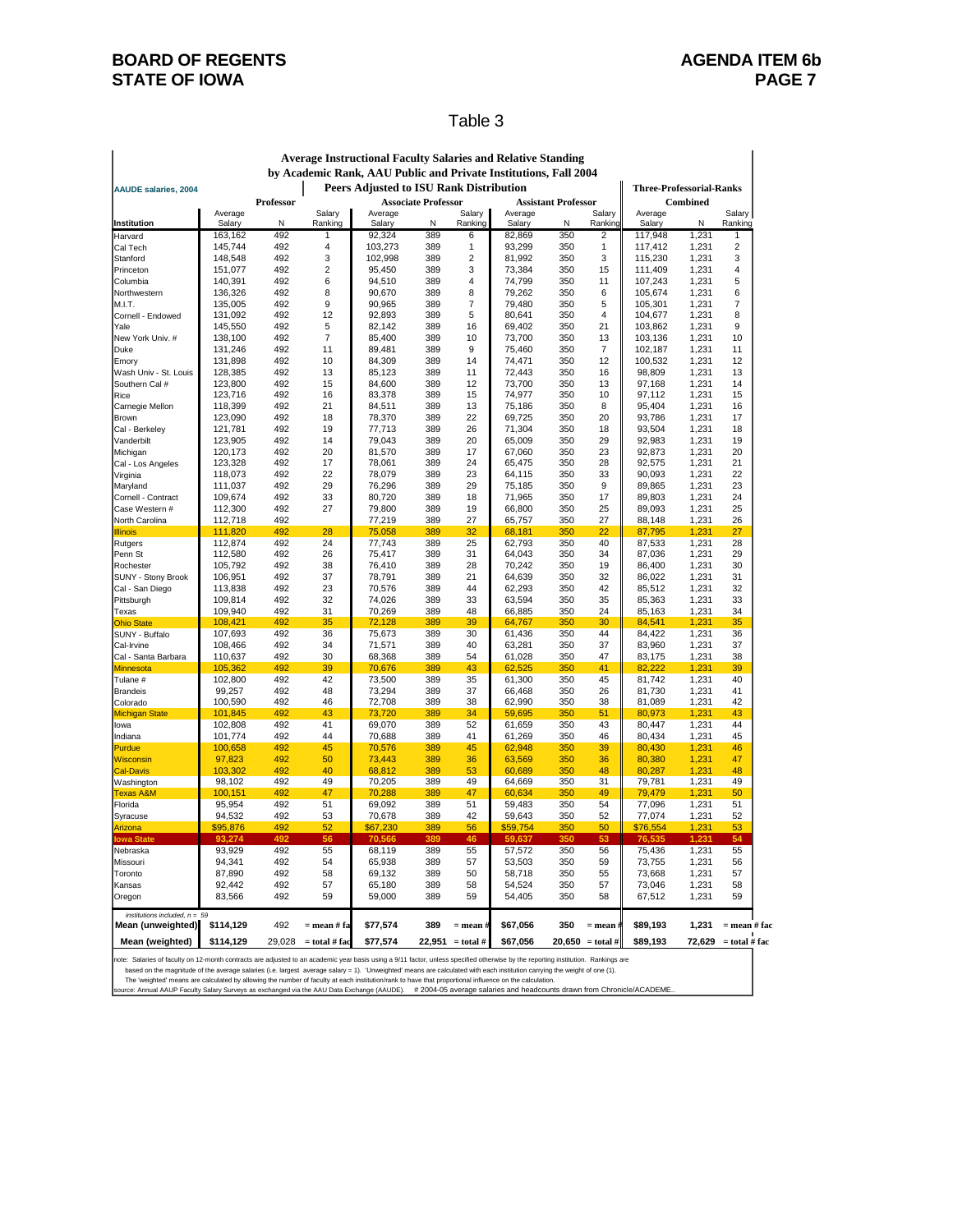## **BOARD OF REGENTS**<br> **BOARD OF REGENTS**<br> **BOARD OF IOWA**<br> **BOARD OF IOWA**<br> **PAGE 8 STATE OF IOWA**

#### Table 4

| Average Faculty Salaries by Academic Rank, FY 2005                                                                                                                                                                                                                                                                                              |                                                                                              |            |                         |                            |            |                                    |                            |            |                     |                             |            |                         |  |  |
|-------------------------------------------------------------------------------------------------------------------------------------------------------------------------------------------------------------------------------------------------------------------------------------------------------------------------------------------------|----------------------------------------------------------------------------------------------|------------|-------------------------|----------------------------|------------|------------------------------------|----------------------------|------------|---------------------|-----------------------------|------------|-------------------------|--|--|
|                                                                                                                                                                                                                                                                                                                                                 | (Peer institutions as listed by Education Trust*)<br>Peers Adjusted to UNI Rank Distribution |            |                         |                            |            |                                    |                            |            |                     |                             |            |                         |  |  |
|                                                                                                                                                                                                                                                                                                                                                 |                                                                                              | Professor  |                         | <b>Associate Professor</b> |            |                                    | <b>Assistant Professor</b> |            |                     | <b>Three Ranks Combined</b> |            |                         |  |  |
|                                                                                                                                                                                                                                                                                                                                                 | Average                                                                                      | <b>UNI</b> | Salary                  | Average                    | <b>UNI</b> | Salary                             | Average                    | <b>UNI</b> | Salary              | Average                     | <b>UNI</b> | Salary                  |  |  |
|                                                                                                                                                                                                                                                                                                                                                 |                                                                                              | Ν          |                         |                            | N          |                                    |                            | N          |                     |                             | N          |                         |  |  |
| University<br>University of California-Riverside                                                                                                                                                                                                                                                                                                | Salary<br>102,900                                                                            | 175        | Ranking                 | Salary<br>70,100           | 206        | Ranking<br>$\overline{\mathbf{c}}$ | Salary<br>63,400           | 136        | Ranking<br>1        | Salary<br>86,789            | 517        | Ranking                 |  |  |
| University of New Hampshire-Main                                                                                                                                                                                                                                                                                                                | 95,400                                                                                       | 175        | $\overline{\mathbf{c}}$ | 71,600                     | 206        | $\mathbf{1}$                       | 60,200                     | 136        | $\overline{c}$      | 74,194                      | 517        | $\overline{\mathbf{c}}$ |  |  |
| Bloomsburg University of Pennsylvania                                                                                                                                                                                                                                                                                                           | 85,300                                                                                       | 175        | $\overline{7}$          | 68,100                     | 206        | 3                                  | 54,300                     | 136        | 8                   | 70,617                      | 517        | 3                       |  |  |
| Kent State University-Main                                                                                                                                                                                                                                                                                                                      | 88,700                                                                                       | 175        | 5                       | 62,800                     | 206        | 14                                 | 50,700                     | 136        | 22                  | 68,757                      | 517        | 4                       |  |  |
| University of North Carolina-Charlotte                                                                                                                                                                                                                                                                                                          | 89,000                                                                                       | 175        | 4                       | 65,700                     | 206        | 5                                  | 57,100                     | 136        | 3                   | 66,104                      | 517        | 5                       |  |  |
| Oakland University                                                                                                                                                                                                                                                                                                                              | 82,800                                                                                       | 175        | 11                      | 64,500                     | 206        | 9                                  | 55,700                     | 136        | 5                   | 66,092                      | 517        | 6                       |  |  |
| University of Alabama                                                                                                                                                                                                                                                                                                                           | 90,700                                                                                       | 175        | 3                       | 65,600                     | 206        | 6                                  | 52,100                     | 136        | 15                  | 65,646                      | 517        | $\overline{7}$          |  |  |
| <b>Central Michigan University</b>                                                                                                                                                                                                                                                                                                              | 81,600                                                                                       | 175        | 12                      | 63,700                     | 206        | 11                                 | 51,800                     | 136        | 17                  | 64,982                      | 517        | $\bf8$                  |  |  |
| University of North Carolina-Greensboro                                                                                                                                                                                                                                                                                                         | 86,400                                                                                       | 175        | $6\phantom{1}6$         | 63,200                     | 206        | 12                                 | 54,800                     | 136        | $6\phantom{1}$      | 63,801                      | 517        | $\overline{9}$          |  |  |
| <b>University of Minnesota-Duluth</b>                                                                                                                                                                                                                                                                                                           | 80,900                                                                                       | 175        | 13                      | 66,900                     | 206        | 4                                  | 51,100                     | 136        | 20                  | 63,762                      | 517        | 10                      |  |  |
| Bowling Green State University-Main                                                                                                                                                                                                                                                                                                             | 84,000                                                                                       | 175        | 8                       | 64,700                     | 206        | 8                                  | 52,500                     | 136        | 14                  | 63,686                      | 517        | 11                      |  |  |
| University of Northern Iowa                                                                                                                                                                                                                                                                                                                     | 80,700                                                                                       | 175        | 14                      | 62,400                     | 206        | 15                                 | 52,900                     | 136        | 11                  | 63,656                      | 517        | 12                      |  |  |
| Winona State University                                                                                                                                                                                                                                                                                                                         | 75,200                                                                                       | 175        | 22                      | 50,900                     | 206        | 46                                 | 48,900                     | 136        | 28                  | 63,408                      | 517        | 13                      |  |  |
| Mississippi State University                                                                                                                                                                                                                                                                                                                    | 79,300                                                                                       | 175        | 15                      | 62,300                     | 206        | 16                                 | 52,700                     | 136        | 12                  | 63,342                      | 517        | 14                      |  |  |
| University of Nebraska-Omaha                                                                                                                                                                                                                                                                                                                    | 75,400<br>84,000                                                                             | 175<br>175 | 19<br>9                 | 63,200<br>63,900           | 206<br>206 | 13<br>10                           | 54,200<br>56,900           | 136<br>136 | 9<br>$\overline{4}$ | 63,127<br>62,653            | 517<br>517 | 15<br>16                |  |  |
| East Carolina University<br>University of Mississippi-Main                                                                                                                                                                                                                                                                                      | 83,200                                                                                       | 175        | 10                      | 65,100                     | 206        | $\overline{7}$                     | 54,500                     | 136        | $\overline{7}$      | 62,520                      | 517        | 17                      |  |  |
| Saint Cloud State University                                                                                                                                                                                                                                                                                                                    | 74,100                                                                                       | 175        | 23                      | 58,500                     | 206        | 25                                 | 51,500                     | 136        | 18                  | 62,212                      | 517        | 18                      |  |  |
| West Virginia University                                                                                                                                                                                                                                                                                                                        | 76,300                                                                                       | 175        | 18                      | 59,800                     | 206        | 20                                 | 49,100                     | 136        | 27                  | 62,173                      | 517        | 19                      |  |  |
| Eastern Illinois University                                                                                                                                                                                                                                                                                                                     | 72,800                                                                                       | 175        | 29                      | 59,400                     | 206        | 21                                 | 49,200                     | 136        | 25                  | 61,860                      | 517        | 20                      |  |  |
| Appalachian State University                                                                                                                                                                                                                                                                                                                    | 73,000                                                                                       | 175        | 28                      | 60,200                     | 206        | 18                                 | 53,200                     | 136        | 10                  | 61,328                      | 517        | 21                      |  |  |
| <b>Illinois State University</b>                                                                                                                                                                                                                                                                                                                | 75,300                                                                                       | 175        | 20                      | 58,100                     | 206        | 27                                 | 52,700                     | 136        | 13                  | 60,071                      | 517        | 22                      |  |  |
| University of Northern Colorado                                                                                                                                                                                                                                                                                                                 | 68,600                                                                                       | 175        | 38                      | 52,400                     | 206        | 45                                 | 45,900                     | 136        | 43                  | 60,049                      | 517        | 23                      |  |  |
| University of North Carolina-Wilmington                                                                                                                                                                                                                                                                                                         | 75,300                                                                                       | 175        | 21                      | 60,600                     | 206        | 17                                 | 52,000                     | 136        | 16                  | 59,904                      | 517        | 24                      |  |  |
| Western Illinois University                                                                                                                                                                                                                                                                                                                     | 77,500                                                                                       | 175        | 17                      | 59,400                     | 206        | 22                                 | 48,000                     | 136        | 31                  | 59,768                      | 517        | 25                      |  |  |
| Northern Michigan University                                                                                                                                                                                                                                                                                                                    | 71,300                                                                                       | 175        | 31                      | 55,500                     | 206        | 36                                 | 45,800                     | 136        | 45                  | 59,498                      | 517        | 26                      |  |  |
| Tennessee Technological University                                                                                                                                                                                                                                                                                                              | 70,300                                                                                       | 175        | 33                      | 59,400                     | 206        | 23                                 | 46,600                     | 136        | 39                  | 59,043                      | 517        | 27                      |  |  |
| University of Wisconsin-Whitewater                                                                                                                                                                                                                                                                                                              | 70,800                                                                                       | 175        | 32                      | 55,900                     | 206        | 33                                 | 51,100                     | 136        | 21                  | 58,959                      | 517        | 28                      |  |  |
| South Dakota State University                                                                                                                                                                                                                                                                                                                   | 67,200                                                                                       | 175        | 39                      | 57,300                     | 206        | 31                                 | 51,200                     | 136        | 19                  | 57,861                      | 517        | 29                      |  |  |
| The University of Montana-Missoula                                                                                                                                                                                                                                                                                                              | 69,100                                                                                       | 175        | 36                      | 53,200                     | 206        | 41                                 | 47,200                     | 136        | 37                  | 57,769                      | 517        | 30                      |  |  |
| Murray State University                                                                                                                                                                                                                                                                                                                         | 71,800<br>66,700                                                                             | 175<br>175 | 30<br>42                | 56,900<br>53,200           | 206<br>206 | 32<br>42                           | 49,200<br>44,800           | 136<br>136 | 26<br>46            | 57,639<br>57,528            | 517<br>517 | 31<br>32                |  |  |
| University of Wisconsin-Stevens Point<br><b>Grand Valley State University</b>                                                                                                                                                                                                                                                                   | 78,600                                                                                       | 175        | 16                      | 60,100                     | 206        | 19                                 | 47,500                     | 136        | 34                  | 57,468                      | 517        | 33                      |  |  |
| Montana State University-Bozeman                                                                                                                                                                                                                                                                                                                | 69,300                                                                                       | 175        | 34                      | 55,900                     | 206        | 34                                 | 47,900                     | 136        | 32                  | 57,444                      | 517        | 34                      |  |  |
| Georgia Southern University                                                                                                                                                                                                                                                                                                                     | 73,700                                                                                       | 175        | 25                      | 58,500                     | 206        | 26                                 | 50,400                     | 136        | 23                  | 57,352                      | 517        | 35                      |  |  |
| <b>Northern Arizona University</b>                                                                                                                                                                                                                                                                                                              | 74,000                                                                                       | 175        | 24                      | 55,900                     | 206        | 35                                 | 47,300                     | 136        | 36                  | 57,311                      | 517        | 36                      |  |  |
| North Dakota State University-Main                                                                                                                                                                                                                                                                                                              | 68,800                                                                                       | 175        | 37                      | 54,400                     | 206        | 38                                 | 50,000                     | 136        | 24                  | 57,282                      | 517        | 37                      |  |  |
| University of Wisconsin-Eau Claire                                                                                                                                                                                                                                                                                                              | 66,500                                                                                       | 175        | 43                      | 54,700                     | 206        | 37                                 | 47,500                     | 136        | 35                  | 57,120                      | 517        | 38                      |  |  |
| University of Wisconsin-Oshkosh                                                                                                                                                                                                                                                                                                                 | 67,100                                                                                       | 175        | 40                      | 58,000                     | 206        | 29                                 | 48,100                     | 136        | 30                  | 57,019                      | 517        | 39                      |  |  |
| <b>Ball State University</b>                                                                                                                                                                                                                                                                                                                    | 73,200                                                                                       | 175        | 26                      | 58,100                     | 206        | 28                                 | 45,900                     | 136        | 44                  | 56,713                      | 517        | 40                      |  |  |
| University of Wisconsin-Stout                                                                                                                                                                                                                                                                                                                   | 66,800                                                                                       | 175        | 41                      | 53,800                     | 206        | 39                                 | 46,100                     | 136        | 41                  | 56,204                      | 517        | 41                      |  |  |
| <b>Radford University</b>                                                                                                                                                                                                                                                                                                                       | 63,700                                                                                       | 175        | 46                      | 52,500                     | 206        | 43                                 | 48,600                     | 136        | 29                  | 55,150                      | 517        | 42                      |  |  |
| University of West Georgia                                                                                                                                                                                                                                                                                                                      | 73,200                                                                                       | 175        | 27                      | 53,400                     | 206        | 40                                 | 46,500                     | 136        | 40                  | 54,580                      | 517        | 43                      |  |  |
| University of Central Arkansas                                                                                                                                                                                                                                                                                                                  | 66,000                                                                                       | 175        | 44                      | 57,500                     | 206        | 30                                 | 47,000                     | 136        | 38                  | 54,576                      | 517        | 44                      |  |  |
| SUNY College At Oswego                                                                                                                                                                                                                                                                                                                          | 69,200                                                                                       | 175        | 35                      | 59,100                     | 206        | 24                                 | 47,800                     | 136        | 33                  | 54,057                      | 517        | 45                      |  |  |
| Stephen F Austin State University                                                                                                                                                                                                                                                                                                               | 64,600                                                                                       | 175        | 45                      | 52,500                     | 206        | 44                                 | 46,100                     | 136        | 42                  | 52,288                      | 517        | 46                      |  |  |
| Mean                                                                                                                                                                                                                                                                                                                                            | \$76,093                                                                                     |            |                         | \$59.541                   |            |                                    | \$50.609                   |            |                     | \$62,794                    |            |                         |  |  |
| *Peer institutions from the report titled A Matter of Degrees: Improving Graduation Rates in Four-Year Colleges and Universities, Education Trust, May 2004.<br>Definition of peer institutions: "Competitive" student selectivity, Masters-degree granting, between 5,000 and 14,000 students, and a median SAT score between 1,000 and 1,100. |                                                                                              |            |                         |                            |            |                                    |                            |            |                     |                             |            |                         |  |  |
| Data not available for the following peer institutions: West Chester University of Pennsylvania, Kutztown University of Pennsylvania & Florida A & M University                                                                                                                                                                                 |                                                                                              |            |                         |                            |            |                                    |                            |            |                     |                             |            |                         |  |  |
| Data Source: ACADEME, AAUP, March-April 2005.                                                                                                                                                                                                                                                                                                   |                                                                                              |            |                         |                            |            |                                    |                            |            |                     |                             |            |                         |  |  |
|                                                                                                                                                                                                                                                                                                                                                 |                                                                                              |            |                         |                            |            |                                    |                            |            |                     |                             |            |                         |  |  |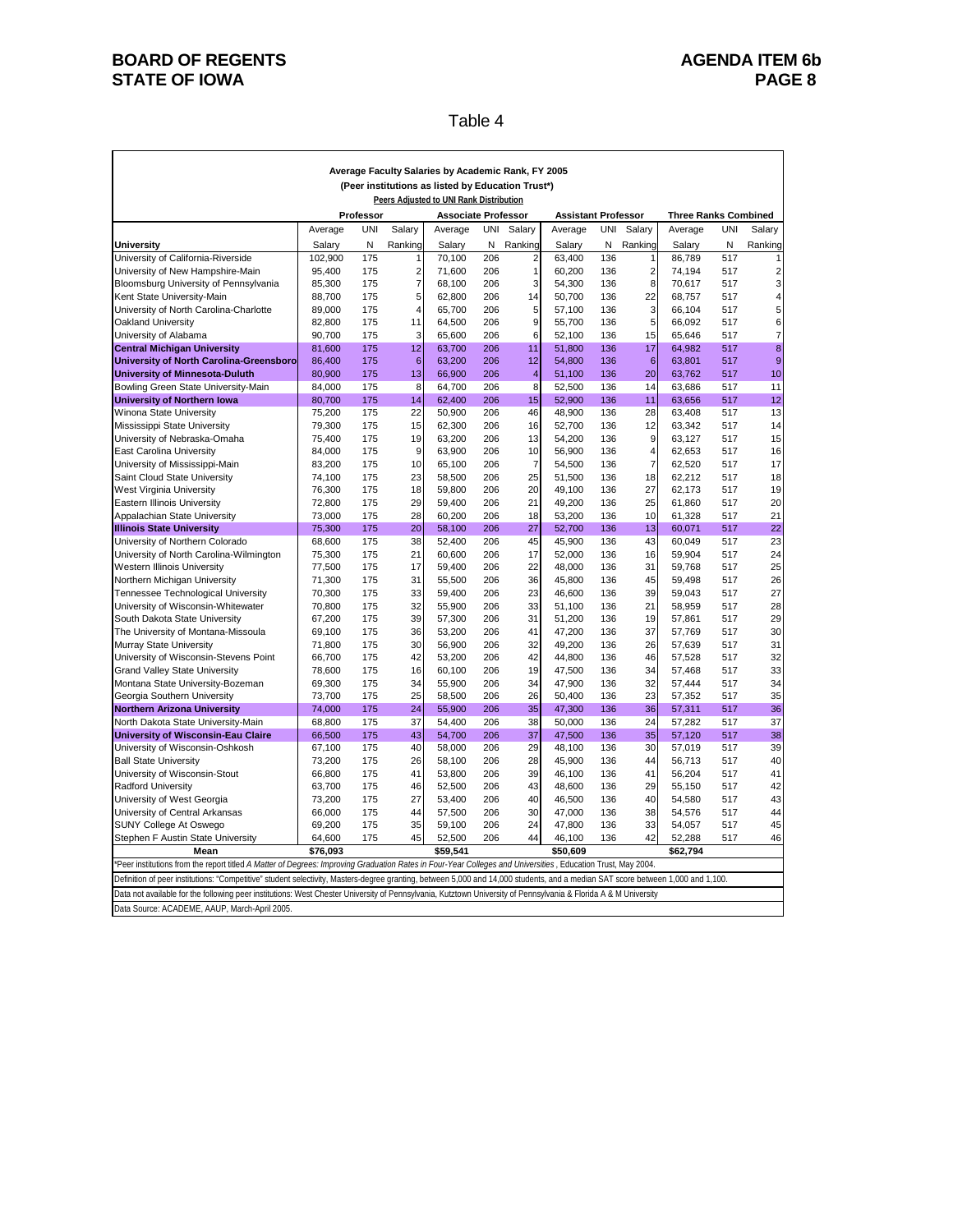Table 5

# **UNIVERSITY OF IOWA FACULTY SALARIES AS A PERCENT OF PEER AVERAGE FY 2005**

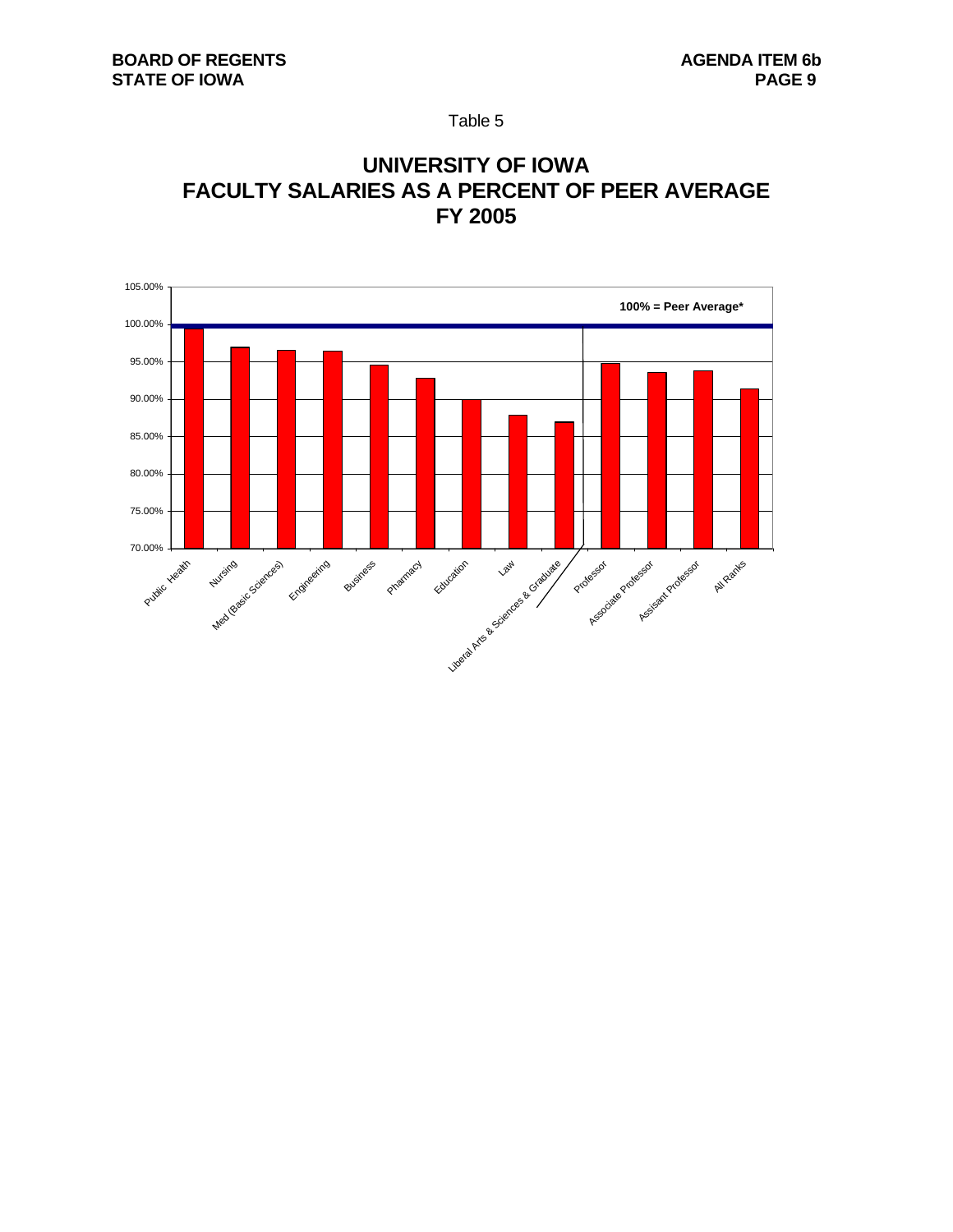Table 6



# **IOWA STATE UNIVERSITY**

**Faculty Salaries as a Percent of Peer Average - FY 2005**